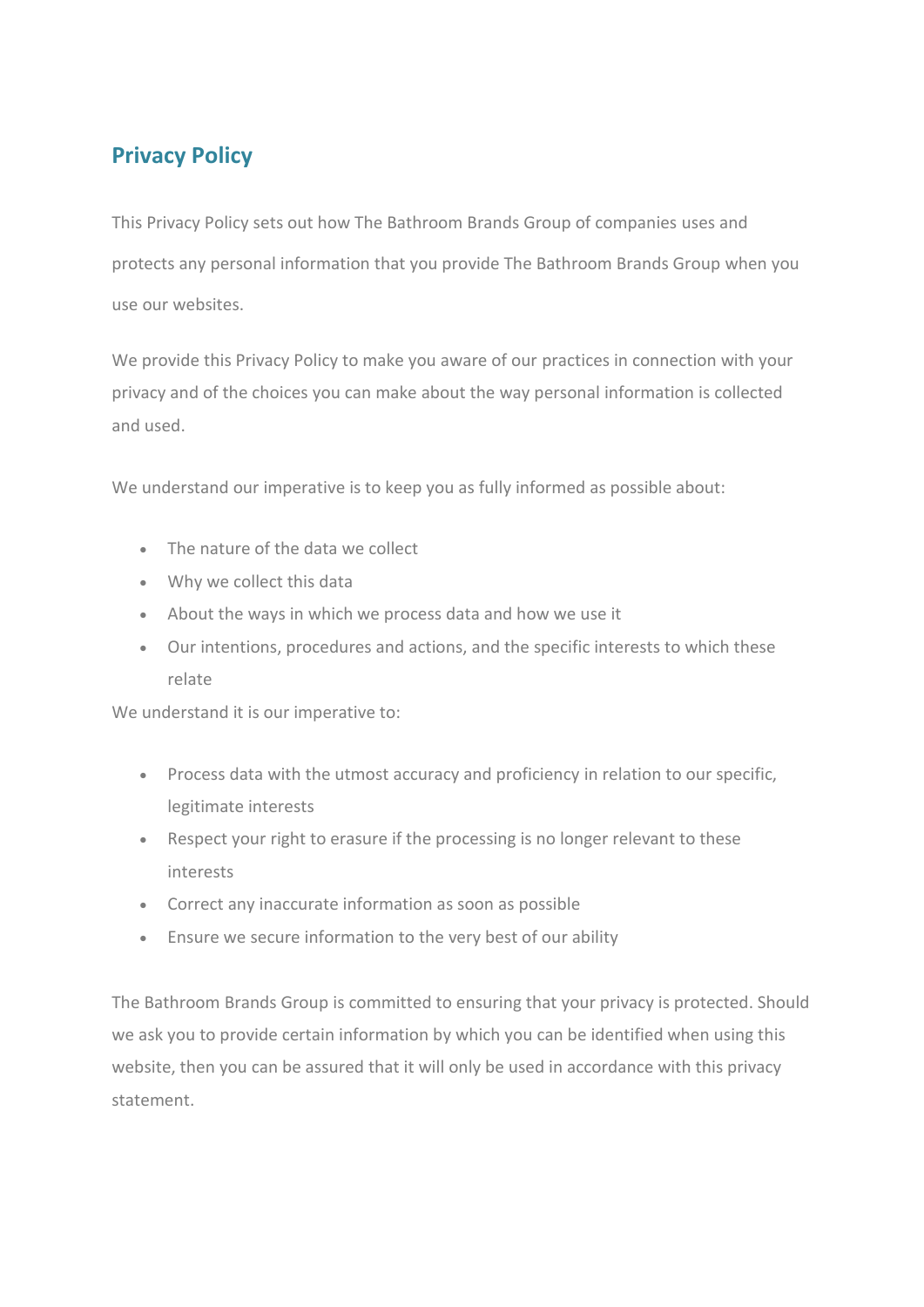The Bathroom Brands Group may change this policy by updating this page, and we recommend you visit our page from time to time. However, we will ensure that you are always fully informed and kept up to date about the ways in which we are currently collecting and processing your information and that you understand our most up-to-date policies and procedures. This policy is effective from 25 May 2018.

The EU GDPR 2018 places obligations on us to process your information fairly and lawfully and to communicate our obligations, interests, policies and procedures with clarity. For the purposes of GDPR, the data controller is **Crosswater Limited, Lake View House, Rennie Drive, Dartford, Kent DA1 5FU, UK.** 

# **Records Management: what we collect and why we collect it**

We collect the following information:

- Name and job title
- Contact information including email address
- Demographic information such as postcode, preferences and interests

We collect your data so that we can:

- Keep you up-to-date with our product range, new product offerings and any offers we may be promoting in relation to our products
- Fulfil orders for products you may place with us
- Make recommendations so that you, as our customer, can make the most appropriate commercial decisions
- Learn more about you, so that we can help you develop your business
- Build and foster the relationship between ourselves and you as a customer

*Legitimate Interest and when we no longer need to hold your data*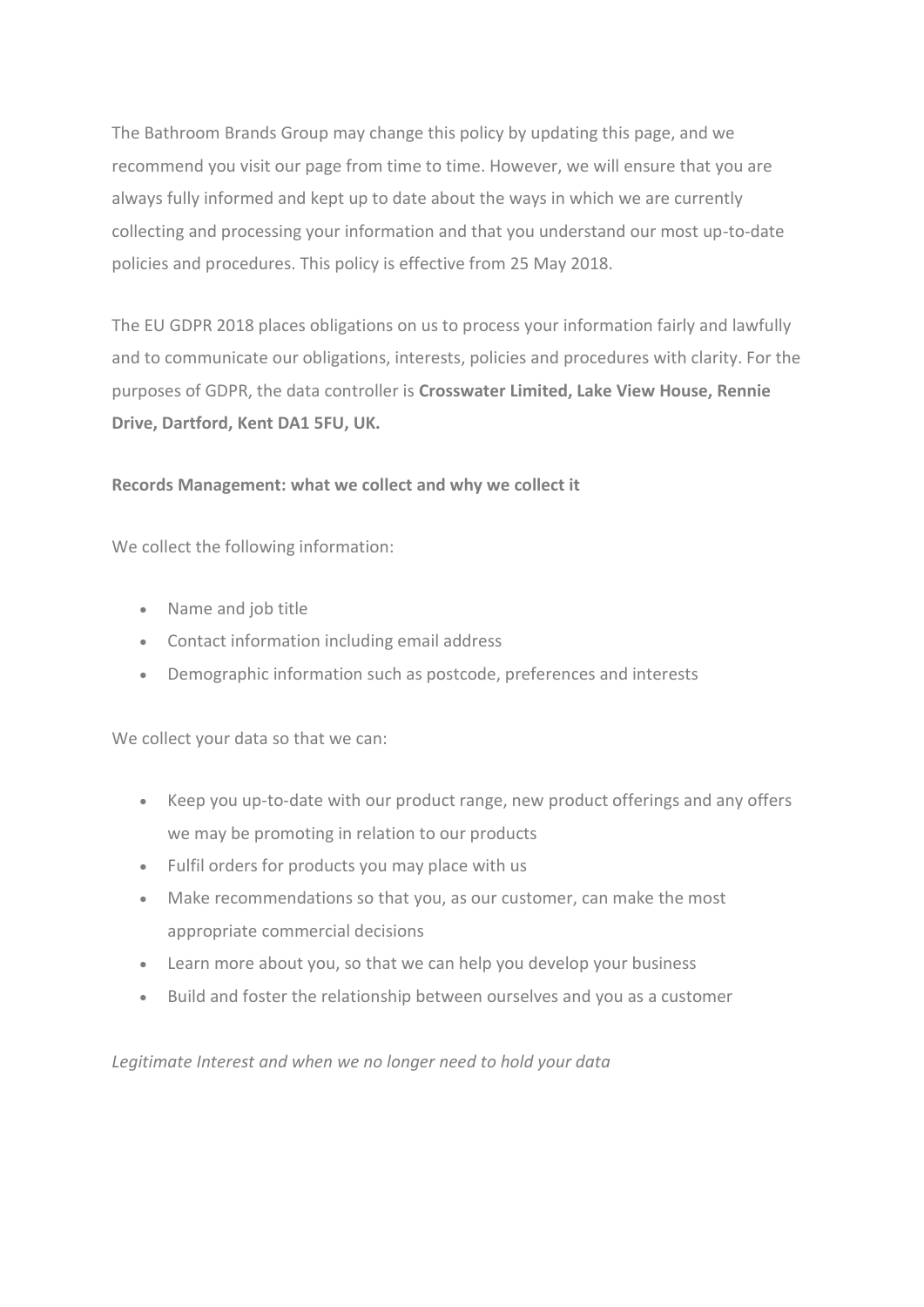Our legitimate interest in the use of your data, and our processing of it, lies in protecting and enhancing the commercial, business and financial interests of our customers – and these interests only:

- There is no processing of data that is necessary outside of these interests, nor does processing take place outside of the relationship with our customers; this entails the immediate removal of personal data, once the purposes for its processing, i.e. the business relationship, is no longer considered by us to be active
- This remains the only pretext for processing, and we must ensure that our processes and procedures are proficient with respect to this, and the interests of our customers
- Our retention of data, and periods of retention, are specifically defined by these interests, but we nonetheless may exercise a maximum retention period in some circumstances, even if the business relationship is still active

#### *Consent*

From May 2018, if you are an individual or a business not established with a distinct legal personality, we will have sought your consent to gather, process, securely hold and share, to the limited extent necessary for the purpose of promoting the sale of our products, your personal data. This consent will have been secured by your agreeing the terms of use of our web-sites or explicitly by your placing an order for the supply of products with us for the first time or through email communication requiring you to proactively give consent according to our Privacy Policy.

#### *How we handle your information*

We will only use the information you provide to us as described in this Privacy Policy.

We will observe the rights granted to you under applicable privacy and data protection laws and will ensure that queries relating to privacy issues are promptly and transparently dealt with – and that you are fully aware of our most up-to-date policies, procedures and intentions. We will only collect your information where we have lawful grounds and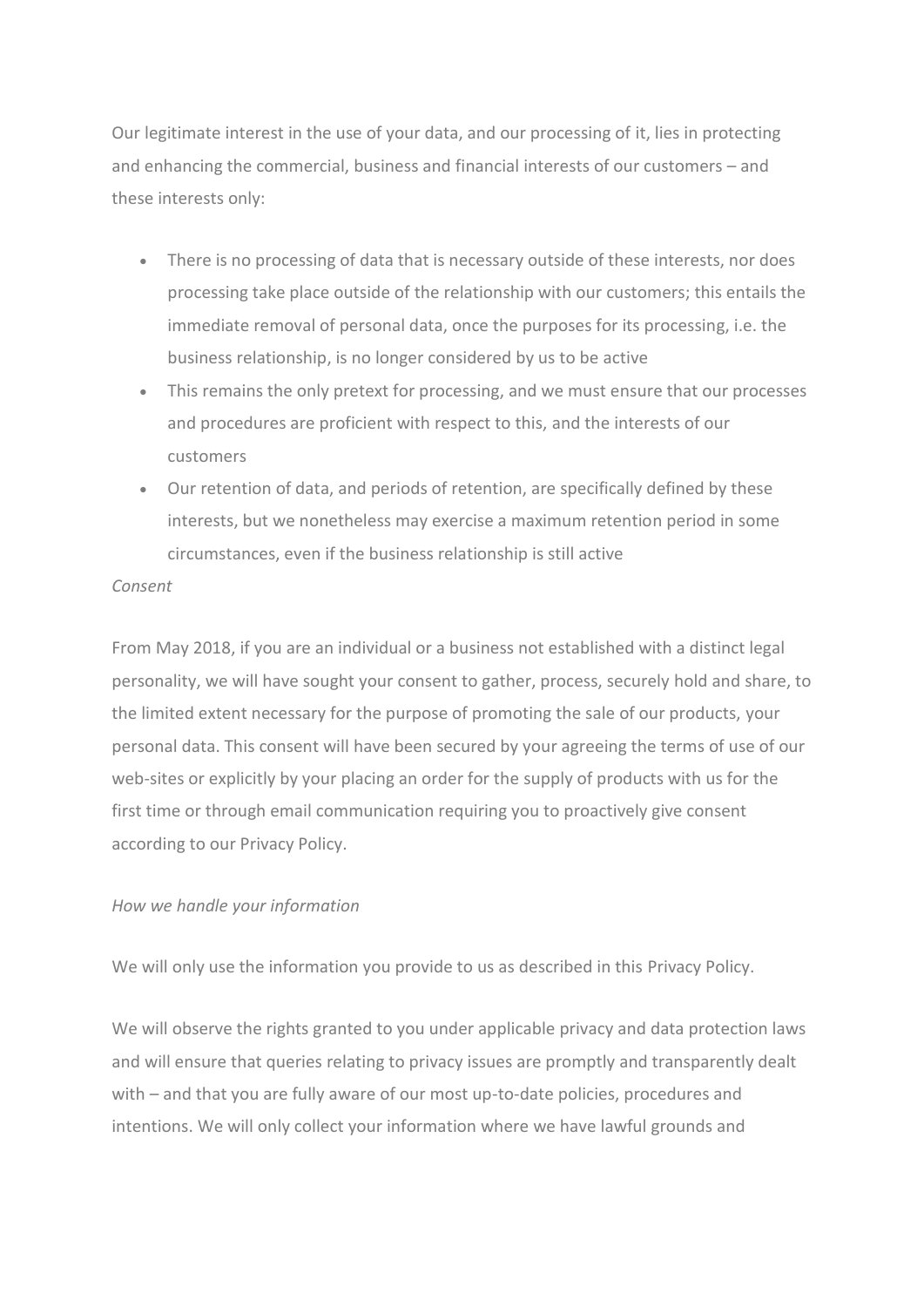legitimate business reasons to do so. We will be transparent in our dealings with you and will tell you in full about how we will collect your information.

# *Data sharing and right of access: controlling your personal information*

We may share information provided by you, either verbally or in writing, among the different companies forming the Bathroom Brands Group of companies or with third parties, such as recognised distributors of our products.

If you believe that any information we are holding on you is incorrect or incomplete, please write to or email us as soon as possible, at the above address. We will promptly review and correct any information found to be incorrect.

You may request details of personal information which we hold about you under the EU GDPR 2018. If you would like a copy of the information held on you please email us or write to us at **Lake View House, Rennie Drive, Dartford, Kent DA1 5FU, UK**, marked for the attention of the **Data Protection Officer**

# *What we do with the information we gather*

We will use your information for:

- Internal record keeping as far as we need to fulfil our obligations to a customer
- Improve our products and services
- Managing or developing our business interests as a supplier of bathroom furniture and fittings which specifically we consider our legitimate interests (see above)
- keep in touch where there is a legitimate interest to do so

# *How long we keep your information*

We will have gathered and processed your personal data as a user of one or more of our web-sites, as a customer or as a member of the staff of one of our customers. GDPR recognises that we will therefore have an interest in retaining this as long as it remains a legitimate interest to do so.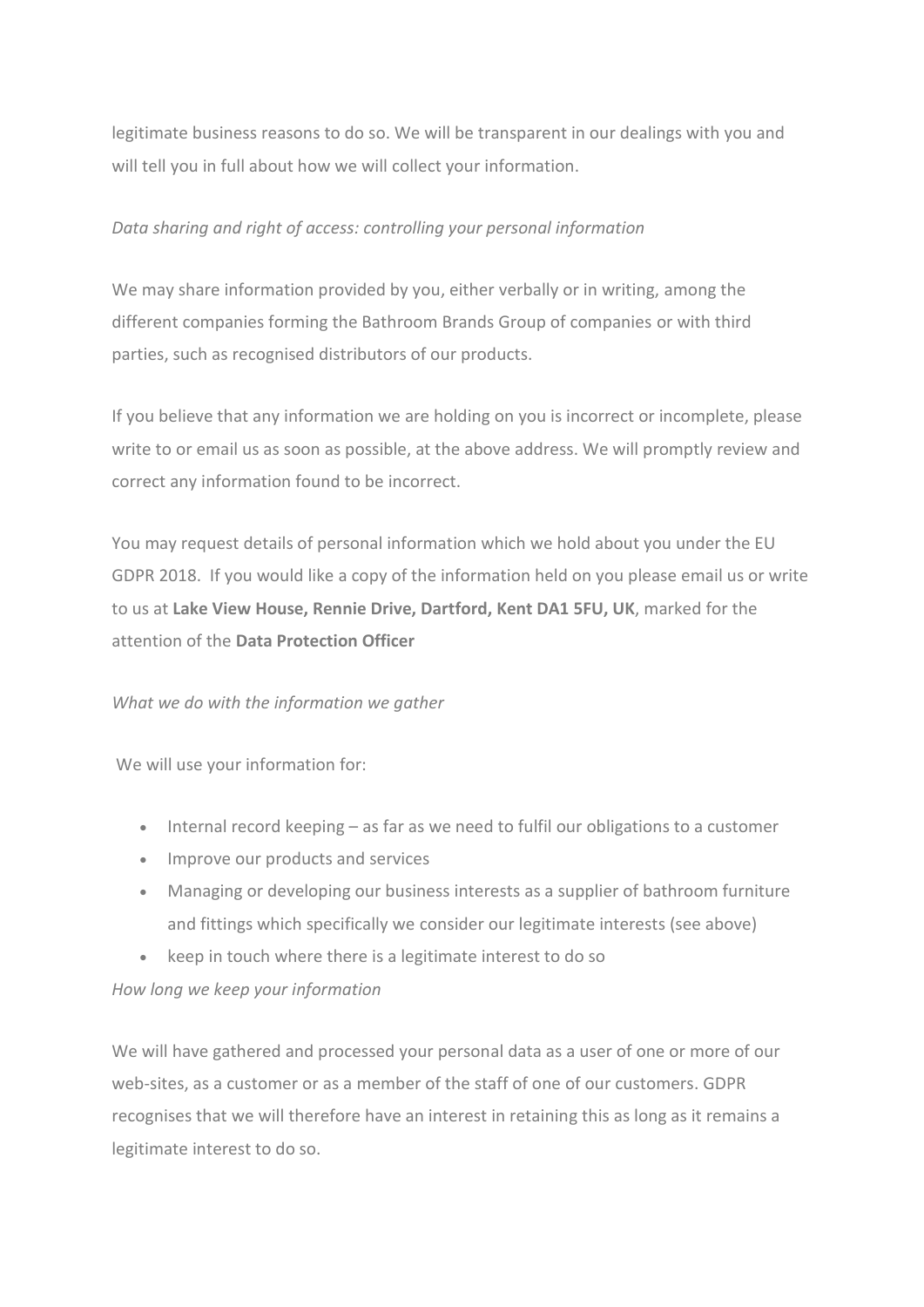Generally, however:

- We will keep the information that is necessary to enable us to provide a customer with a service or supply of products or if longer for so long as a customer is considered by us to be an active customer
- We will delete any personal information for which we no longer have a legitimate interest
- There may be a delay where we are unaware this legitimate interest has passed and we would ask that you inform us of a change in circumstance relevant to this. (EG You may leave your position and that may remove the legitimate interest upon which we previously stored your personal data)

# *Internet Privacy*

This section explains our policy regarding any personal information you might supply to us when you visit our website.

Once you choose to provide us with personally identifiable information (any information by which you may be identified – see our definition below), by agreeing to the terms and conditions for our website, you can be assured that it will only be used to support your customer relationship with us.

# *Personal Data*

We define personal data as information, separately and/or in combination, and either in isolation or arranged in such a way, that would lead to the unique identification of, and distinguishes, an individual: directly or indirectly.

# *Information Security*

We are committed to ensuring that your information is secure as is practicable. Unfortunately, the transmission of information and data via the internet is not completely secure – but we have put in place our best steps to assure security. In order to prevent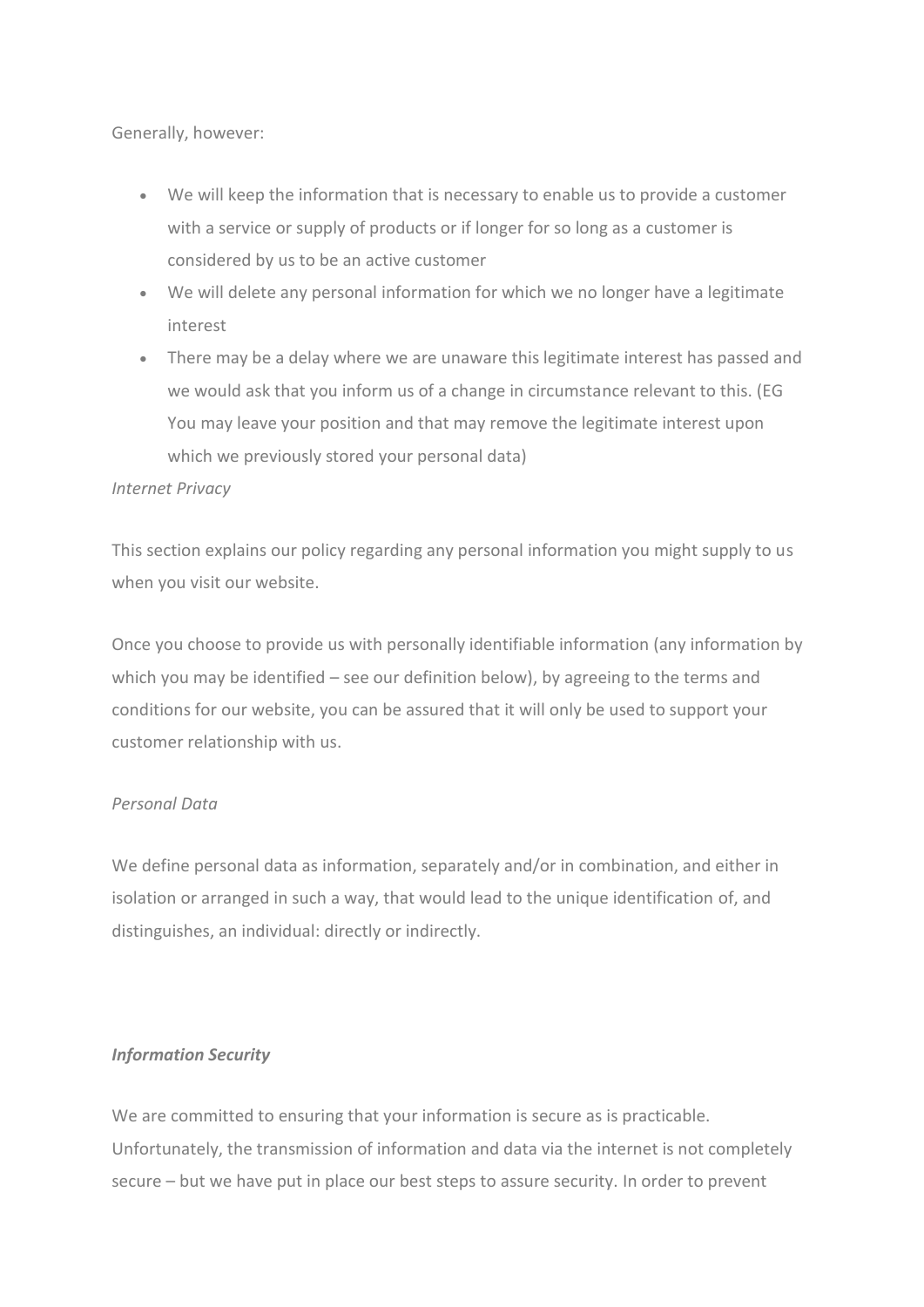unauthorised access or disclosure, we have put in place the best possible physical, electronic and managerial procedures to safeguard and secure the information we collect online.

#### *Links to other websites*

Our website may contain links to and from other websites. If you follow a link to any of these third party websites, please note that they will have their own privacy statements and we do not accept any responsibilities or liability for these statements.

## *Use of cookies*

We use cookies on our website. Cookies are small data files that your browser places on your computer or device. A cookie itself does not contain or collect personal information about you or your use of the web. However, when you visit a website the cookies on your computer or device can enable the website to deliver a more tailored service or experience – for example, by remembering your username or preferences.

#### *Why we use cookies*

We use cookies in order to remember your preferences and to give you a better user experience by improving our website and for providing content more accurately suited to your needs.

This means we use cookies in order to remember your movement on and usage of our website. We do not collect personal data as part of this. We collect this statistical data so we can optimise our website.

## *Want to get rid of cookies or change your cookie settings?*

Most browsers automatically accept cookies. You can prevent cookies from being stored on your computer or device by setting your browser to not accept cookies. Some browsers provide a mode where cookies are always deleted after a visit. The exact instructions for changing your cookie settings can be found in the 'Help' section of your browser. You can